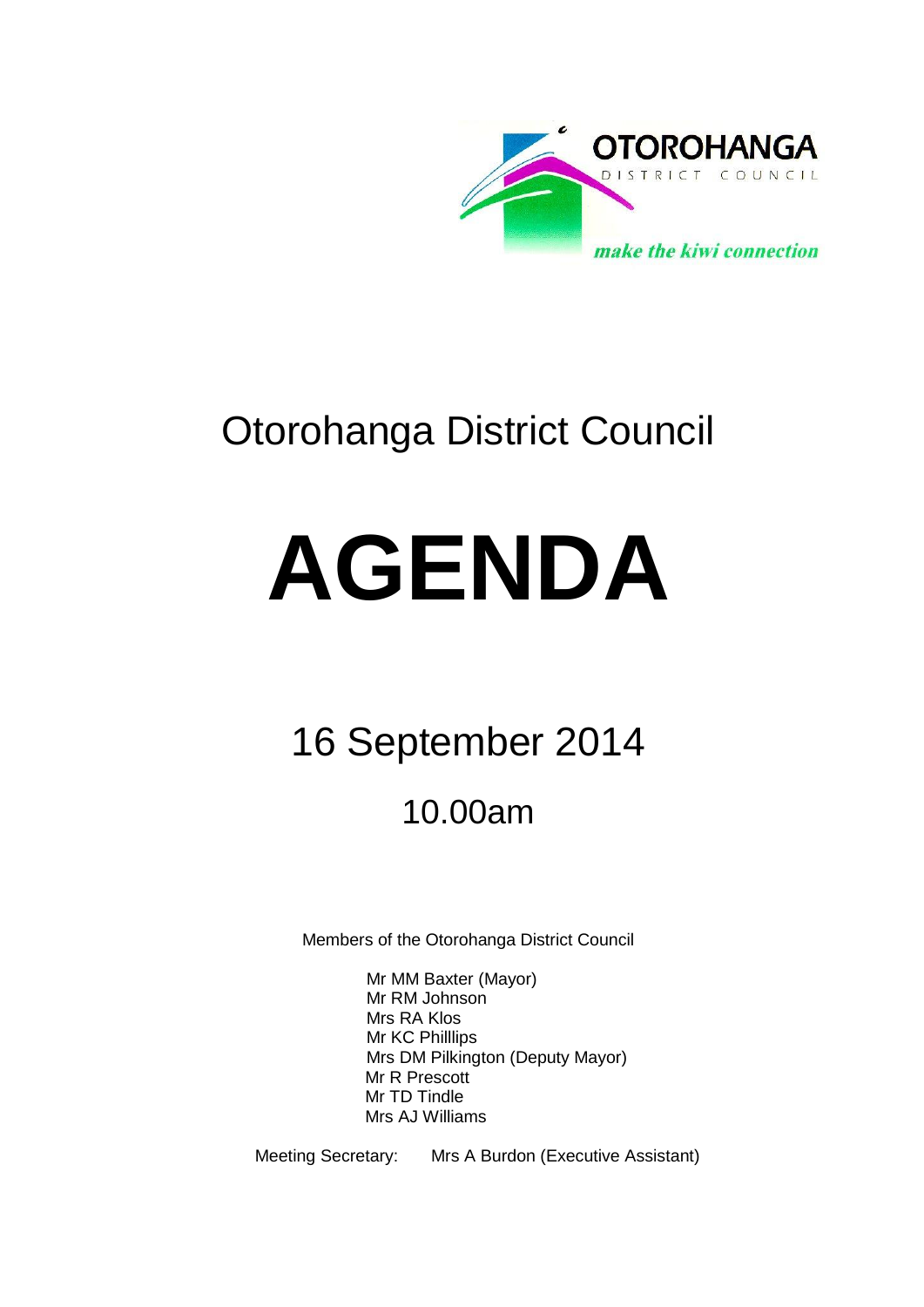#### **OTOROHANGA DISTRICT COUNCIL**

16 September 2014

Notice is hereby given that an ordinary meeting of the Otorohanga District Council will be held in the Council Chambers, Maniapoto St, Otorohanga on Tuesday 16 September 2014.

9 September 2014

#### **DC Clibbery CHIEF EXECUTIVE**

## **AGENDA**

#### **ORDER OF BUSINESS:**

| <b>ITEM</b>           | <b>PRECIS</b>                                           | <b>PAGE</b>       |
|-----------------------|---------------------------------------------------------|-------------------|
| <b>PRESENT</b>        |                                                         | 1                 |
| IN ATTENDANCE         |                                                         |                   |
| <b>APOLOGIES</b>      |                                                         |                   |
| <b>OPENING PRAYER</b> |                                                         |                   |
|                       | <b>ITEMS TO BE CONSIDERED IN GENERAL BUSINESS</b>       |                   |
|                       | CONFIRMATION OF MINUTES - 19 AUGUST 2014                |                   |
| <b>REPORTS</b>        |                                                         |                   |
| Item $112$            | DRAFT MANAGEMENT ACCOUNTS TO 30 JUNE 2014               |                   |
| Item $113$            | PROPOSED DISTRICT PLAN FINAL CONSIDERATION AND APPROVAL | 2                 |
| Item 114              | SIGNIFICANCE & ENGAGEMENT POLICY                        | 4                 |
| Item $115$            | ODC MATTERS REFERRED FROM 19 AUGUST 2014                | $12 \overline{ }$ |
| <b>GENERAL</b>        |                                                         | 12                |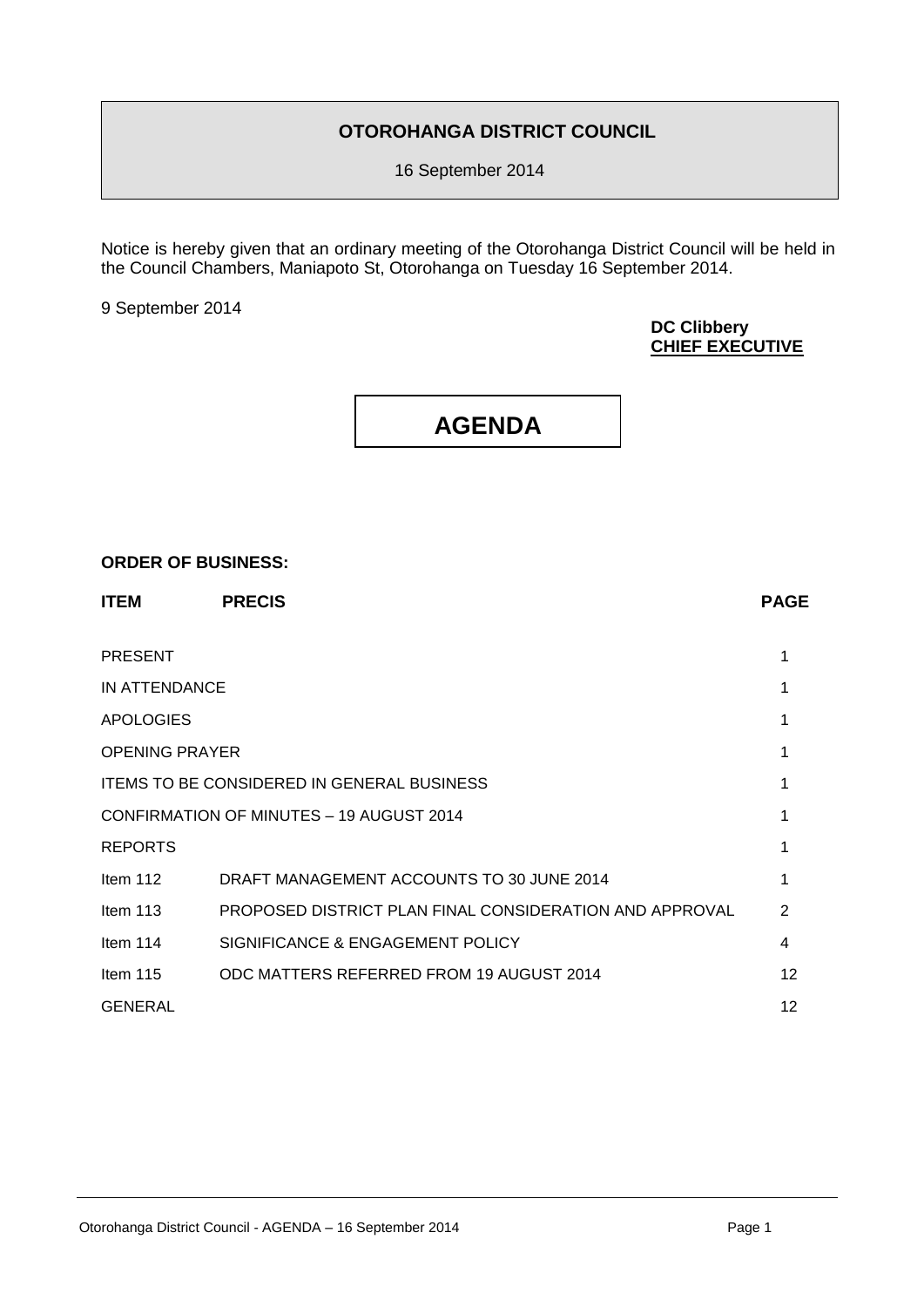#### **PRESENT**

#### **IN ATTENDANCE**

**APOLOGIES**

**OPENING PRAYER**

**ITEMS TO BE CONSIDERED IN GENERAL BUSINESS**

**CONFIRMATION OF MINUTES – 19 AUGUST 2014**

#### **REPORTS**

**Item 112 DRAFT MANAGEMENT ACCOUNTS TO 30 JUNE 2014 To: His Worship the Mayor & Councillors** 

**Otorohanga District Council**

**From: District Accountant**

**Date: 16 September 2014**

#### **Relevant Community Outcomes**

Ensure services and facilities meet the needs of the Community

#### **Executive Summary**

The Draft Management Accounts for the year ended 30 June 2014 are attached under separate cover.

#### **Staff Recommendation**

It is recommended that:

The Draft Management Accounts for the year ended 30 June 2014 be received.

#### **Brendan O'Callaghan DISTRICT ACCOUNTANT**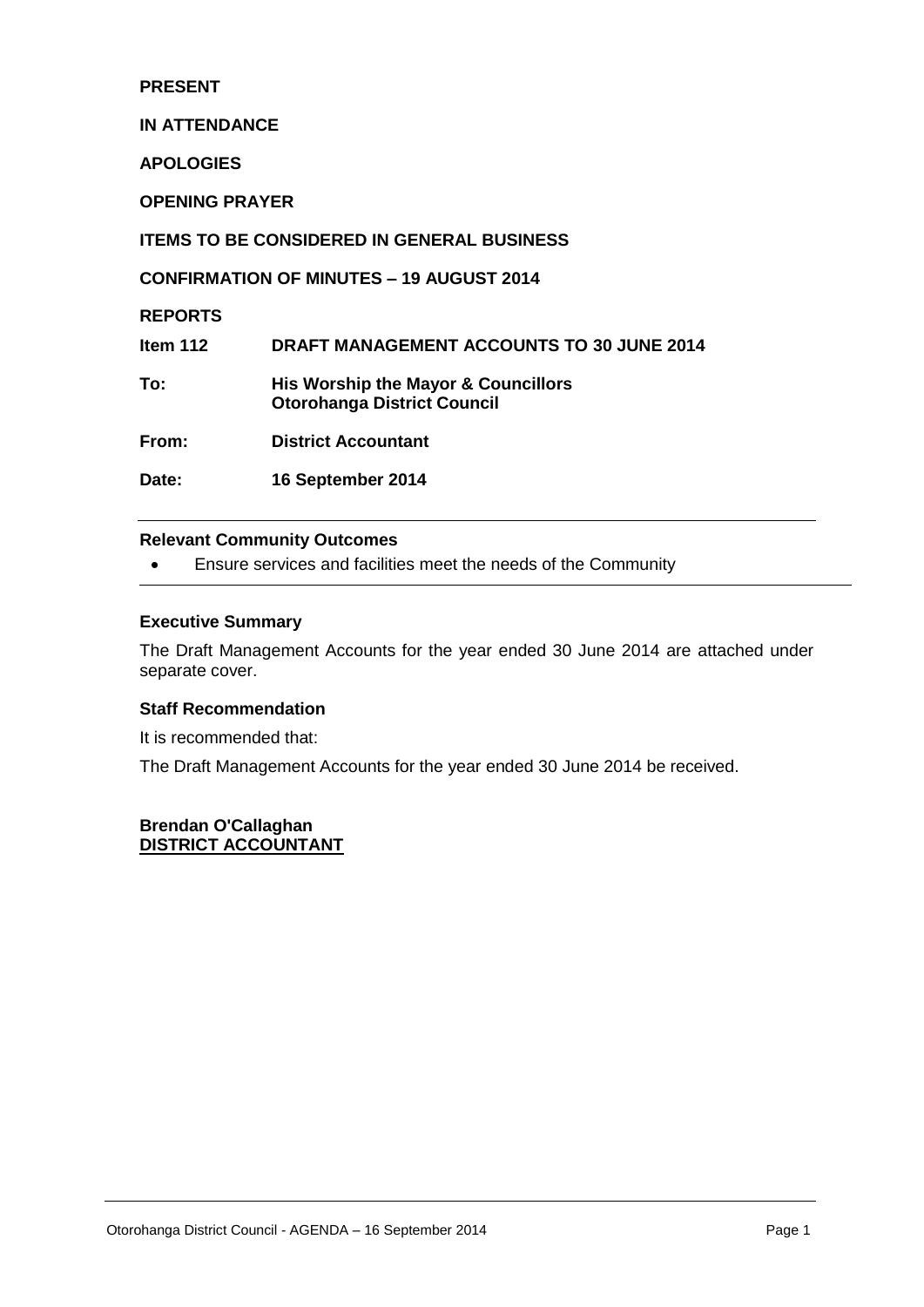| Item $113$ | PROPOSED DISTRICT PLAN FINAL CONSIDERATION AND<br><b>APPROVAL</b>         |
|------------|---------------------------------------------------------------------------|
| To:        | His Worship the Mayor & Councillors<br><b>Otorohanga District Council</b> |
| From:      | <b>Environmental Services Manager</b>                                     |
| Date:      | 16 September 2014                                                         |

#### **Relevant Community Outcomes**

- Provide for the unique history and culture of the District
- Promote the local economy and opportunities for sustainable economic development
- Manage the natural and physical environment in a sustainable manner
- Foster an involved and engaged Community
- Protect the special character of our harbours and their catchments
- Recognise the importance of the Districts rural character

#### **Executive Summary**

On 28 August 2014 the Environment Court issued a consent order that settled the final appeal on the Otorohanga District Council Proposed District Plan. Council can now move to final consideration and approval of the Proposed District Plan as all submissions and appeals have been disposed of.

#### **Staff Recommendation**

It is recommended that:

Council pass the following resolution: Council resolves to approve its Proposed District Plan and make the Proposed District Plan operative pursuant to Clause 20 of the First Schedule to the Resource Management Act 1991 as at 30 October 2014.

#### **Report Discussion**

Following public hearings and consideration of submissions on the Proposed District Plan, Council notified the Proposed District Plan – Decisions Version on 24 April 2012.

Ten appeals against the Decisions Version of the plan were received. In addition to the appellants there were another 26 section 274 parties who registered an interest in the appeal proceedings.

As many of the appeals covered two or more sections of the Proposed Plan, the Judge managing the appeals analysed the submissions and ordered the process be decided on the basis of nine separate topics.

The appellants and section 274 parties undertook to participate in meetings and mediations in order to resolve outstanding issues and reached negotiated outcomes. This process culminated in the release of the final consent order on Landscape Policy on 28 August.

It is of note that none of the topics had to be decided before a Judge in the Environment Court. Many experts have commented favourably on this outcome which places credit on all those people that participated in the process.

I would like to acknowledge the team that represented Council through this process, Peter Skilton of Zone Planning, Lachlan Muldowney, Marianne Mackintosh and Laura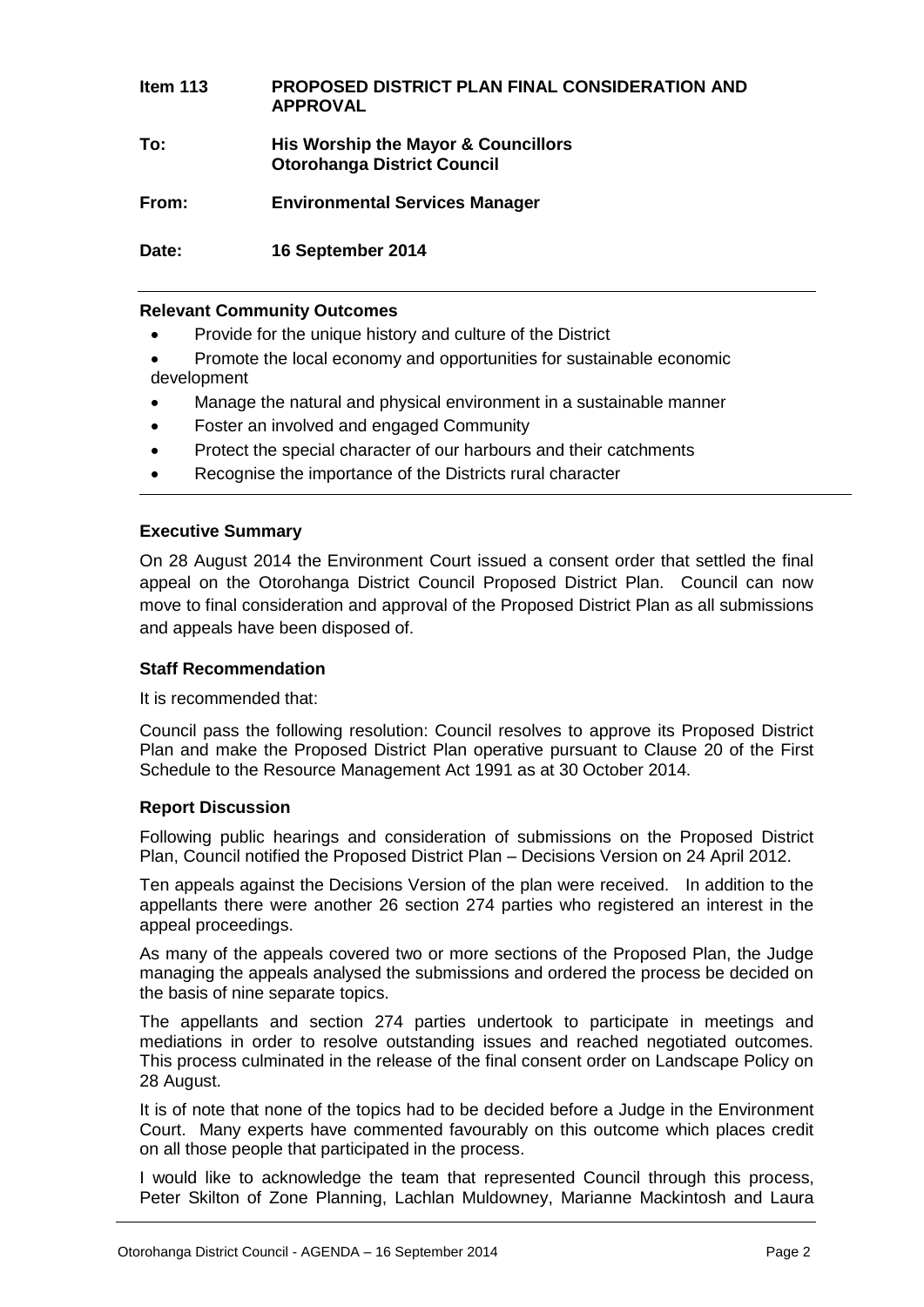Bielby from Tompkins Wake and Dave Mansergh of Mansergh Graham. Their professionalism and hard work is greatly appreciated. It is also important that the good will, patience and skills of the appellants be lauded particularly for their commitment to the process, the manner in which they provided vital input and suggestions and their ability to understand and contribute to some very technical problems and solutions.

Upon approval the Proposed Plan becomes the Operative Plan. The current Operative Plan becomes null and void and no longer has any legal status. From this point the only remaining step in the process is for the new Plan to be publically notified. This is largely a formatting and editing exercise whereby all the changes to the plan and the planning maps agreed to during the appeal process and approved by the Environment Court are incorporated into the Plan. After a final check for errors the new plan and maps are printed, the Council Seal is affixed and the Plan is publically notified in newspapers and on our website.

We now have a District Plan that will serve the District for the next decade and it is already proving to be a very practical and workable document for resource planning and management.

**Andrew Loe ENVIRONMENTAL SERVICES MANAGER**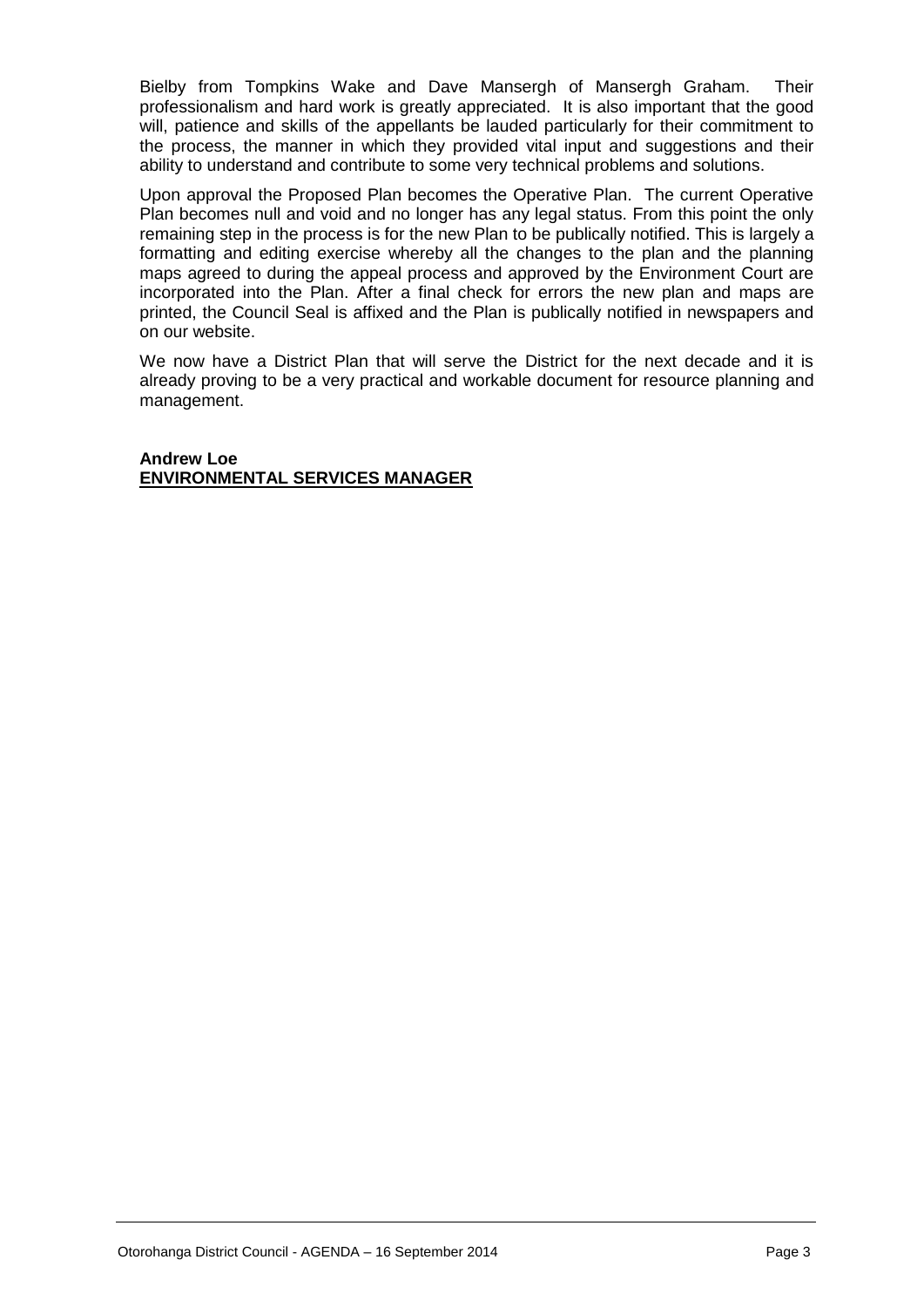#### **Item 114 SIGNIFICANCE & ENGAGEMENT POLICY**

#### **To: His Worship the Mayor & Councillors Otorohanga District Council**

**From: Finance and Administration Manager**

**Date: 16 September 2014**

#### **Relevant Community Outcomes**

- Ensure services and facilities meet the needs of the Community
- Promote the local economy and opportunities for sustainable economic development
- Foster an involved and engaged Community

#### **Executive Summary**

Changes to the Local Government Act has resulted in the requirement to adopt a Significance and Engagement Policy which replaces the Significance Policy previously adopted under the old legislation. A template has been drafted as part of a joint initiative through the Waikato Mayoral Forum for adoption by each of the participating Councils.

#### **Staff Recommendation**

It is recommended that:

The Significance and Engagement Policy Template be adopted

#### **Report Discussion**

One of the key changes to the Local Government Amendment Act 2014 is around the definition of Consultation and Engagement with the Community. Under Section 90 of the previous Local Government Act, Council were required to adopt a Significance Policy. This section of the act has now been repealed and replaced with Section 76AA, which sets out the statutory process required to adopt a 'Significance and Engagement Policy'.

As a joint initiative through the Waikato Mayoral Forum a template has been formulated to allow for a consistent approach for Consultation and Engagement across the Waikato Councils.

There are two sections within the template which will relate directly to Otorohanga District Council and will need to be defined before the final policy is adopted and consulted on. The two sections are definition of Significant Activity (or group of activities) and definition of Strategic Asset

#### **Graham Bunn FINANCE AND ADMINISTRATION MANAGER**

#### **Attachments**

a. Significance and Engagement Policy Template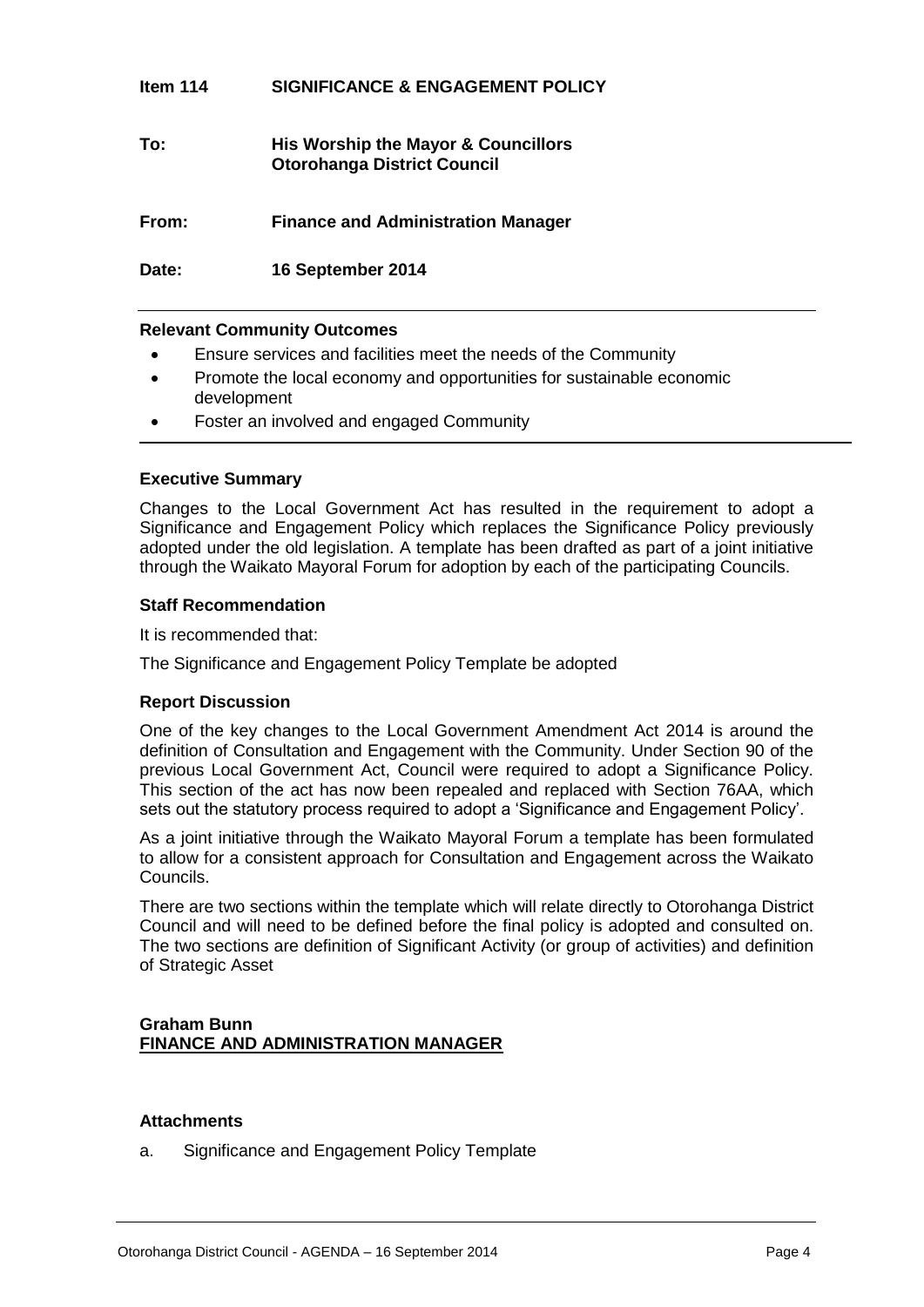# **SIGNIFICANCE AND ENGAGEMENT POLICY**



**Local Authority**<br>**Shared Services** 

#### **Purpose and Scope**

- 1. To enable Council and its communities to identify the degree of significance attached to particular issues, proposals, assets, decisions and activities.
- 2. To provide clarity about how and when communities can expect to be engaged in decisions made by Council.
- 3. To inform Council from the beginning of a decision-making process about the extent, form and type of engagement required.

### **Definitions**

| Community                   | A group of people living in the same place or having a particular<br>characteristic in common. Includes interested parties, affected people<br>and key stakeholders                                                                                                                                                                                                                                                                                                                                                                                                                                                                                                                                                                                                                                                                                     |
|-----------------------------|---------------------------------------------------------------------------------------------------------------------------------------------------------------------------------------------------------------------------------------------------------------------------------------------------------------------------------------------------------------------------------------------------------------------------------------------------------------------------------------------------------------------------------------------------------------------------------------------------------------------------------------------------------------------------------------------------------------------------------------------------------------------------------------------------------------------------------------------------------|
| Decisions                   | Refers to all the decisions made by or on behalf of Council including<br>those made by officers under delegation. (Management decisions made<br>by officers under delegation during the implementation of council<br>decisions will not be deemed to be significant).                                                                                                                                                                                                                                                                                                                                                                                                                                                                                                                                                                                   |
| Engagement                  | Is a term used to describe the process of seeking information from<br>the community to inform and assist decision making. There is a<br>continuum of community involvement.                                                                                                                                                                                                                                                                                                                                                                                                                                                                                                                                                                                                                                                                             |
| Significance                | As defined in Section 5 of the LGA2002 "in relation to any issue,<br>proposal, decision, or other matter that concerns or is before a local<br>authority, means the degree of importance of the issue, proposal,<br>decision, or matter, as assessed by the local authority, in terms of its<br>likely impact on, and likely consequences for,-<br>(a) the district or region:<br>(b) any persons who are likely to be particularly affected by, or<br>interested in, the issue, proposal, decision, or matter:<br>(c) the capacity of the local authority to perform its role, and the<br>financial and other costs of doing so                                                                                                                                                                                                                        |
| <b>Significant Activity</b> | Is an activity (or group of activities) as listed below:                                                                                                                                                                                                                                                                                                                                                                                                                                                                                                                                                                                                                                                                                                                                                                                                |
|                             | Explanation of how list determined is required (could be based on<br>a proportional cost to council e.g. any activity (or group of<br>activities) where the annual expenditure was in access of 10% of<br>the total expenditure.                                                                                                                                                                                                                                                                                                                                                                                                                                                                                                                                                                                                                        |
| Strategic asset             | As defined in Section 5 of the LGA2002 "in relation to the assets<br>held by a local authority, means an asset or group of assets that the<br>local authority needs to retain if the local authority is to maintain the<br>local authority's capacity to achieve or promote any outcome that<br>the local authority determines to be important to the current or<br>future well-being of the community; and includes-<br>(a) any asset or group of assets listed in accordance with section<br>90(2) by the local authority; and<br>(b) any land or building owned by the local authority and required<br>to maintain the local authority's capacity to provide affordable<br>housing as part of its social policy; and<br>(c) any equity securities held by the local authority in-<br>(i) a port company within the meaning of the Port Companies Act |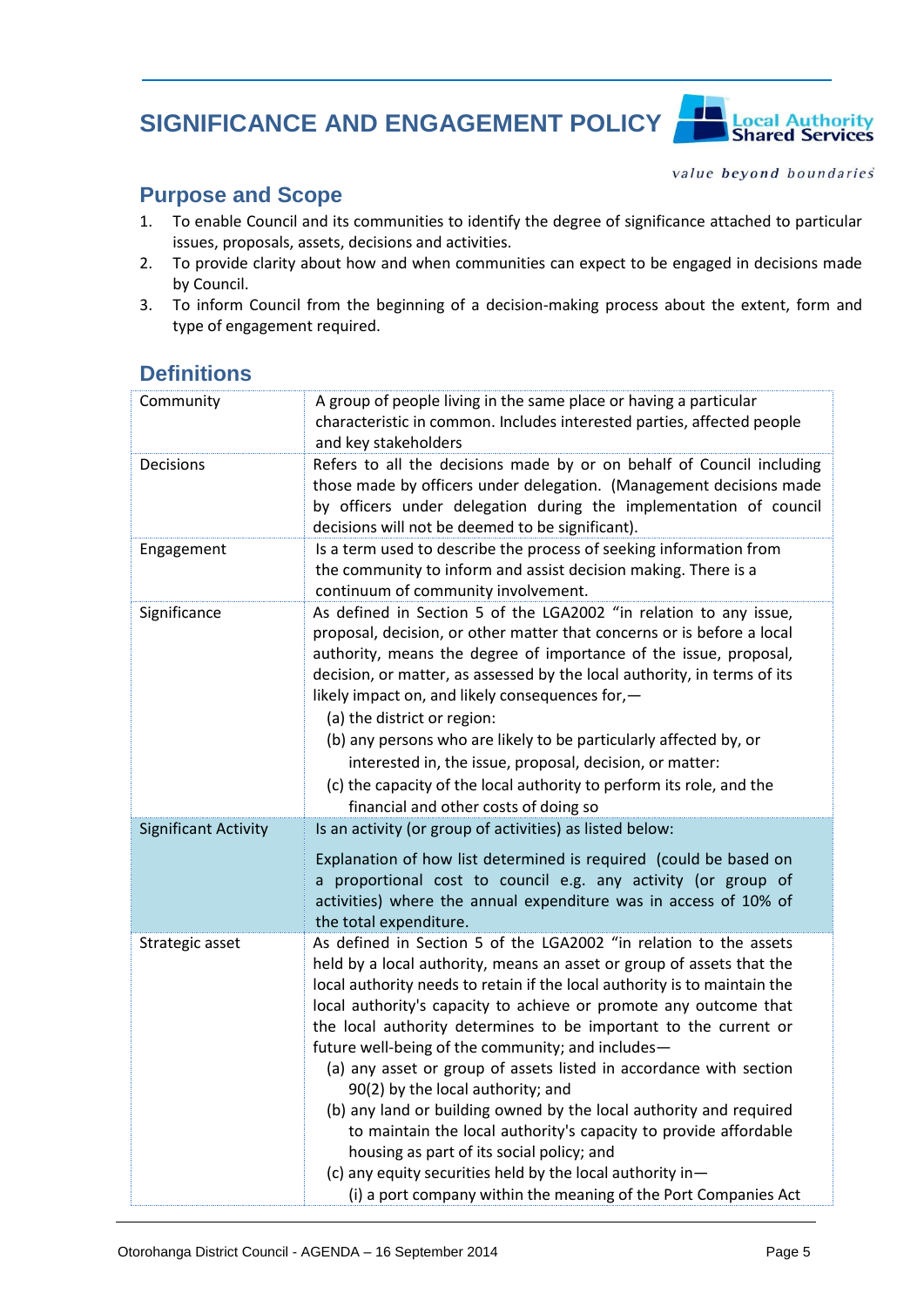|                       | 1988:<br>(ii) an airport company within the meaning of the Airport Authorities<br>Act 1966"       |
|-----------------------|---------------------------------------------------------------------------------------------------|
| Strategic aspirations | Refers to any high level, direction setting goal or document that the<br>Council aims to deliver. |

## **Policy**

- 4. Engaging with the community is needed to understand the views and preferences of people likely to be affected by or interested in a proposal or decision.
- 5. An assessment of the degree of significance of proposals and decisions, and the appropriate level of engagement, will therefore be considered in the early stages of a proposal before decision making occurs and, if necessary, reconsidered as a proposal develops.
- 6. The Council will take into account the following matters when assessing the degree of significance of proposals and decisions, and the appropriate level of engagement:
	- **There is a legal requirement to engage with the community**
	- The level of financial consequences of the proposal or decision
	- Whether the proposal or decision will affect a large portion of the community
	- The likely impact on present and future interests of the community, recognising Māori culture values and their relationship to land and water
	- Whether the proposal affects the level of service of a significant activity
	- **Whether community interest is high**
	- Whether the likely consequences are controversial
	- Whether community views are already known, including the community's preferences about the form of engagement
	- The form of engagement used in the past for similar proposals and decisions
- 7. If a proposal or decision is affected by a number of the above considerations, it is more likely to have a higher degree of significance.
- 8. In general, the more significant an issue, the greater the need for community engagement.
- 9. The Council will apply a consistent and transparent approach to engagement.
- 10. Council is required to undertake a special consultative procedure as set out in Section 83 of the Local Government Act 2002 , or to carry out consultation in accordance with or giving effect to Section 82 of the Local Government Act 2002 on certain matters (regardless of whether they are considered significant as part of this policy).
- 11. For all other issues requiring a decision, Council will determine the appropriate level of engagement on a case by case basis.
- 12. The Community Engagement Guide (attached) identifies the form of engagement Council will use to respond to some specific issues. It also provides examples of types of issues and how and when communities could expect to be engaged in the decision making process.
- 13. Joint Management Agreements, Memorandum of Understanding or any other similar high level agreements will be considered as a starting point when engaging with Māori.
- 14. When Council makes a decision that is significantly inconsistent with this policy, the steps identified in Section 80 of the Local Government Act 2002 will be undertaken.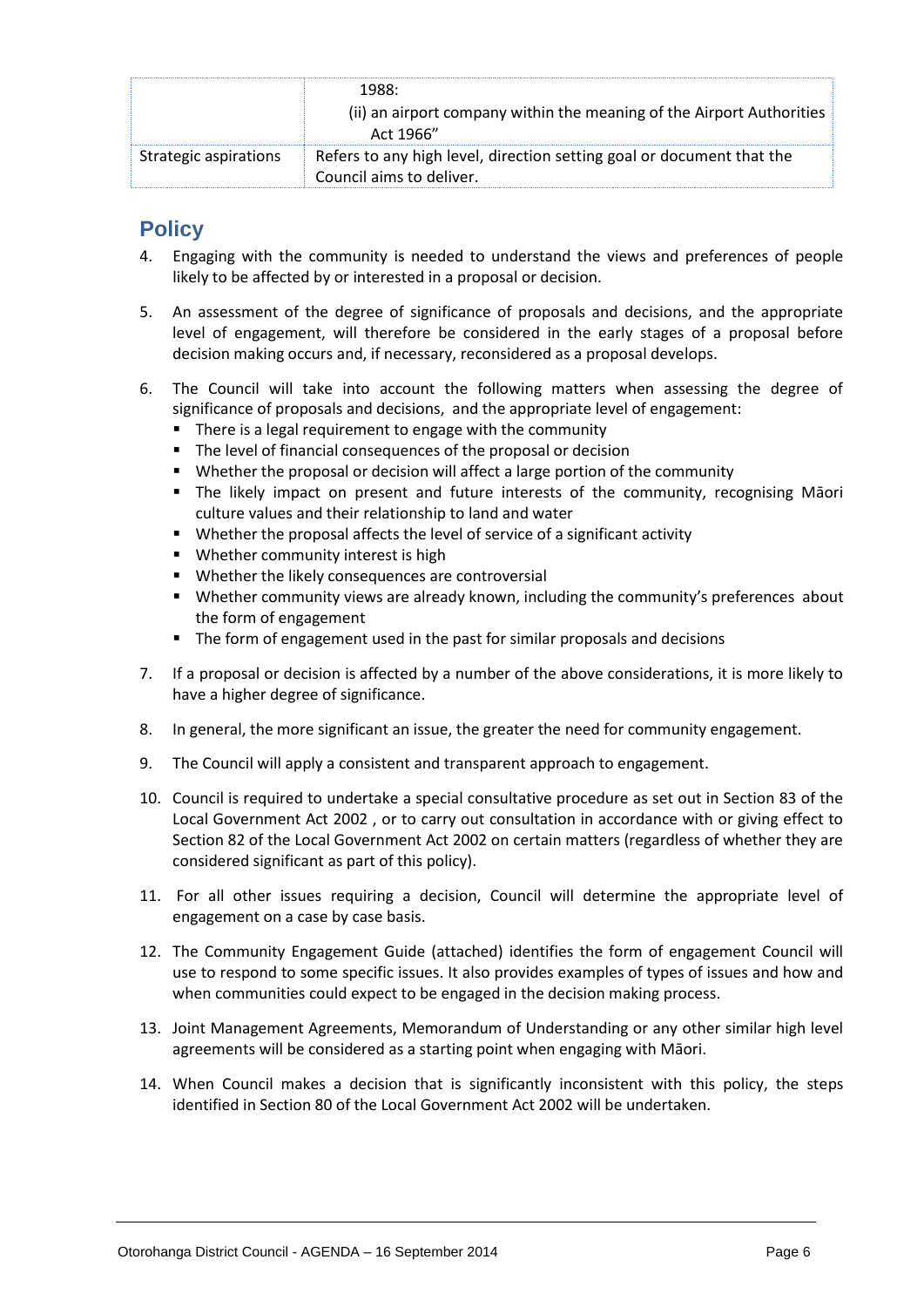# **SCHEDULE 1– STRATEGIC ASSETS**

Section 5 of the Local Government Act requires the following to be listed in this Policy:

- a. any asset or group of assets listed in accordance with section 76AA(3) by the local authority; and
- b. any land or building owned by the local authority and required to maintain the local authority's capacity to provide affordable housing as part of its social policy; and
- c. any equity securities held by the local authority in—
	- (i) a port company within the meaning of the Port Companies Act 1988
	- (ii) an airport company within the meaning of the Airport Authorities Act 1966

The following is a list of assets or group of assets that the council needs to retain if it is to maintain its capacity to achieve or promote any outcome that it determines to be important to the current or future well-being of the community.

List your strategic assets here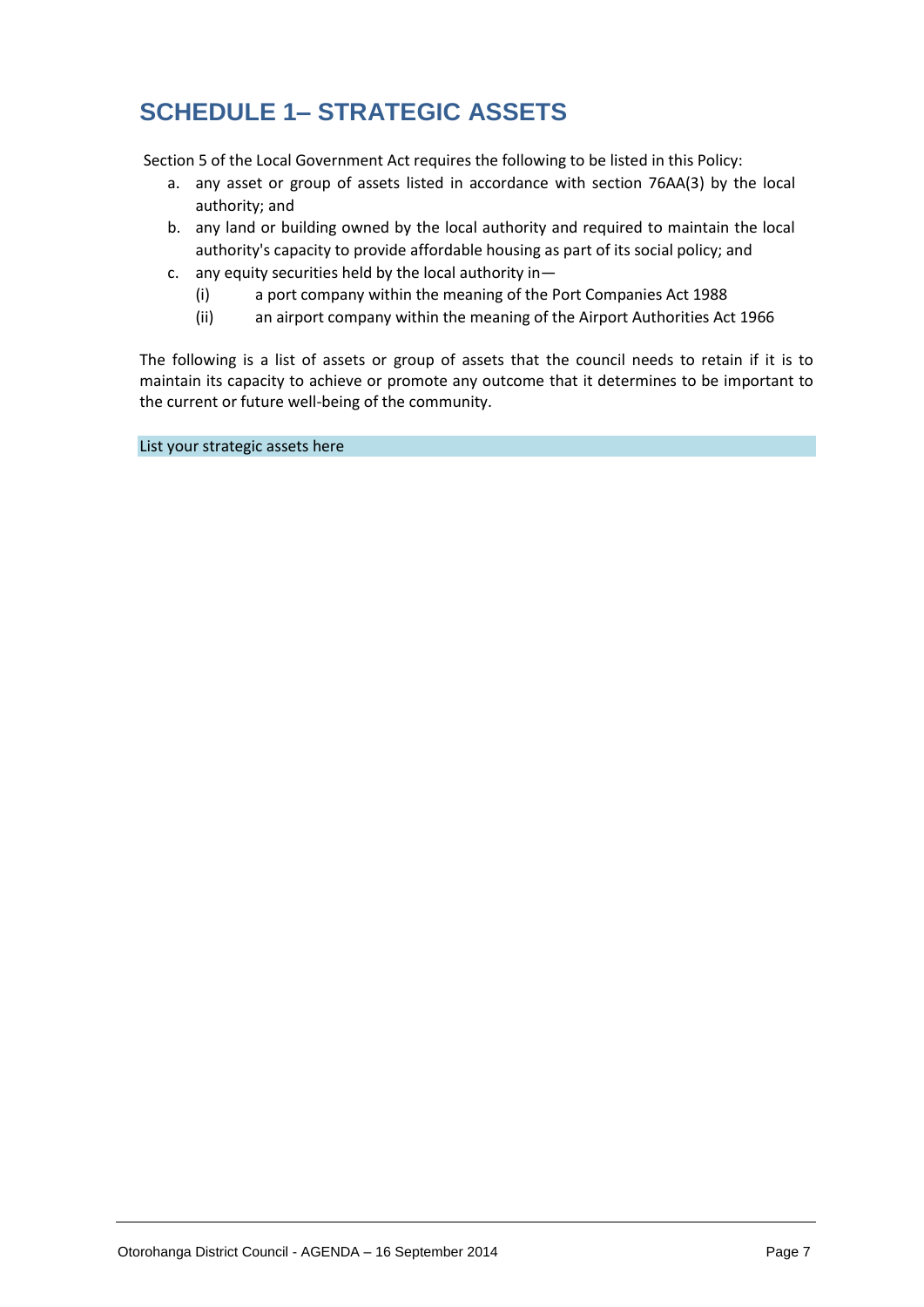# **SCHEDULE 2 – COMMUNITY ENGAGEMENT GUIDE**

Community engagement is a process, involves all or some of the public and is focussed on decision-making or problem-solving.

The International Association for Public Participation (IAP2) has developed a Public Participation Spectrum to demonstrate the possible types of engagement with the community. This model also shows the increasing level of public impact as you progress through the spectrum from left to right - 'inform' through to 'empower'. In simply 'informing' stakeholders there is no expectation of receiving feedback, and consequently there is a low level of public impact. At the other end of the spectrum, 'empowering' stakeholders to make decisions implies an increase in expectations and therefore an increased level of public impact. Differing levels of engagement may be required during the varying phases of decision-making on an issue, and for different stakeholders.

It will not always be appropriate or practicable to conduct processes at the 'collaborate' or 'empower' end of the spectrum. Many minor issues will not warrant such an involved approach. Time and money may also limit what is possible on some occasions.

In general, the more significant an issue, the greater the need for community engagement.



#### Forms of engagement

The Council will use the Special Consultative Procedure (as set out in section 83 of the LGA 2002) where required to do so by law, including for the following issues requiring decisions:

- The adoption or amendment of a Long Term Plan (in accordance with section 93 A of the LGA 2002)
- The adoption, amendment, or revocation of bylaws if required under section 156(1)(a) of the LGA 2002
- The adoption, amendment or revocation of a Local Alcohol Policy
- The adoption or review of a Local Approved Products (Psychoactive Substances) Policy
- The adoption or review of a class 4 venue policy under the Gambling Act 2003
- The preparation, amendment or revocation of a waste management and minimisation plan

Unless already explicitly provided for in the Long Term Plan, the Council will seek to amend its Long Term Plan, and therefore use the Special Consultative Procedure, when it proposes to:

- alter significantly the intended level of service provision for any significant activity undertaken by or on behalf of Council, including commencing or ceasing such an activity; or
- transfer the ownership or control of strategic assets, as listed in Schedule 1.

The Council will consult in accordance with, or using a process or a manner that gives effect to the requirements of, section 82 of the LGA 2002 where required to do so by law, including for the following specific issues requiring decisions::

- Adopting or amendment the annual plan if required under section 95 of the LGA 2002
- Transferring responsibilities to another local authority under section 17 of the LGA 2002
- Establishing or becoming a shareholder in a council-controlled organisation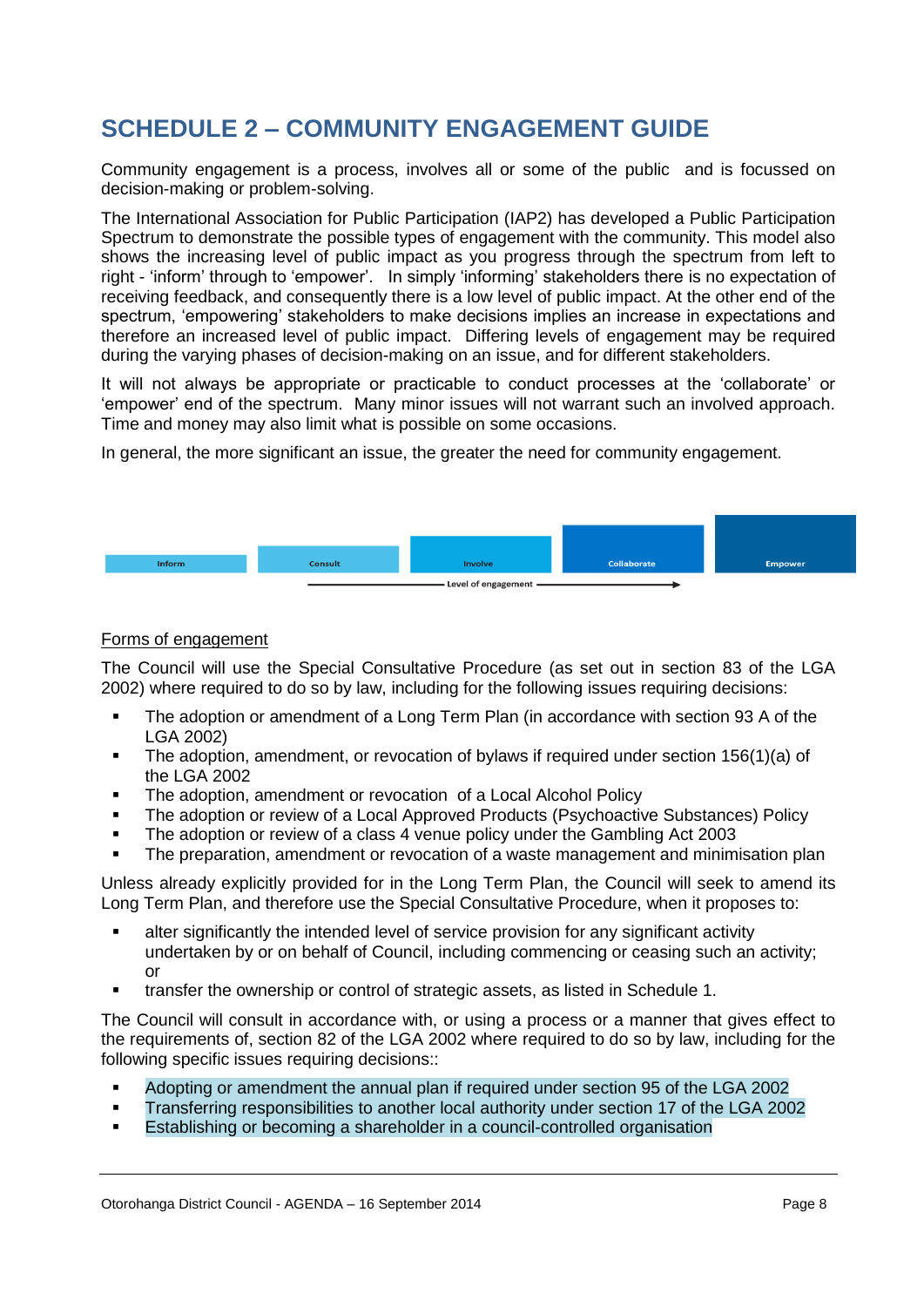• Adopting or amending a revenue and financing policy, development contributions policy, financial contributions policy, rates remission policy, rates postponement policy, or a policy on the remission or postponement of rate on Māori freehold land

For such consultation, Council will develop information fulfilling the requirements of Section 82A of the LGA 2002, will make this available to the public, allow written submissions for a period of up to 4 weeks, and will consider all submissions prior to making decisions.

For all other issues, the following table provides an example of the differing levels of engagement that might be considered appropriate, the types of tools associated with each level and the timing generally associated with these types of decisions/levels of engagement.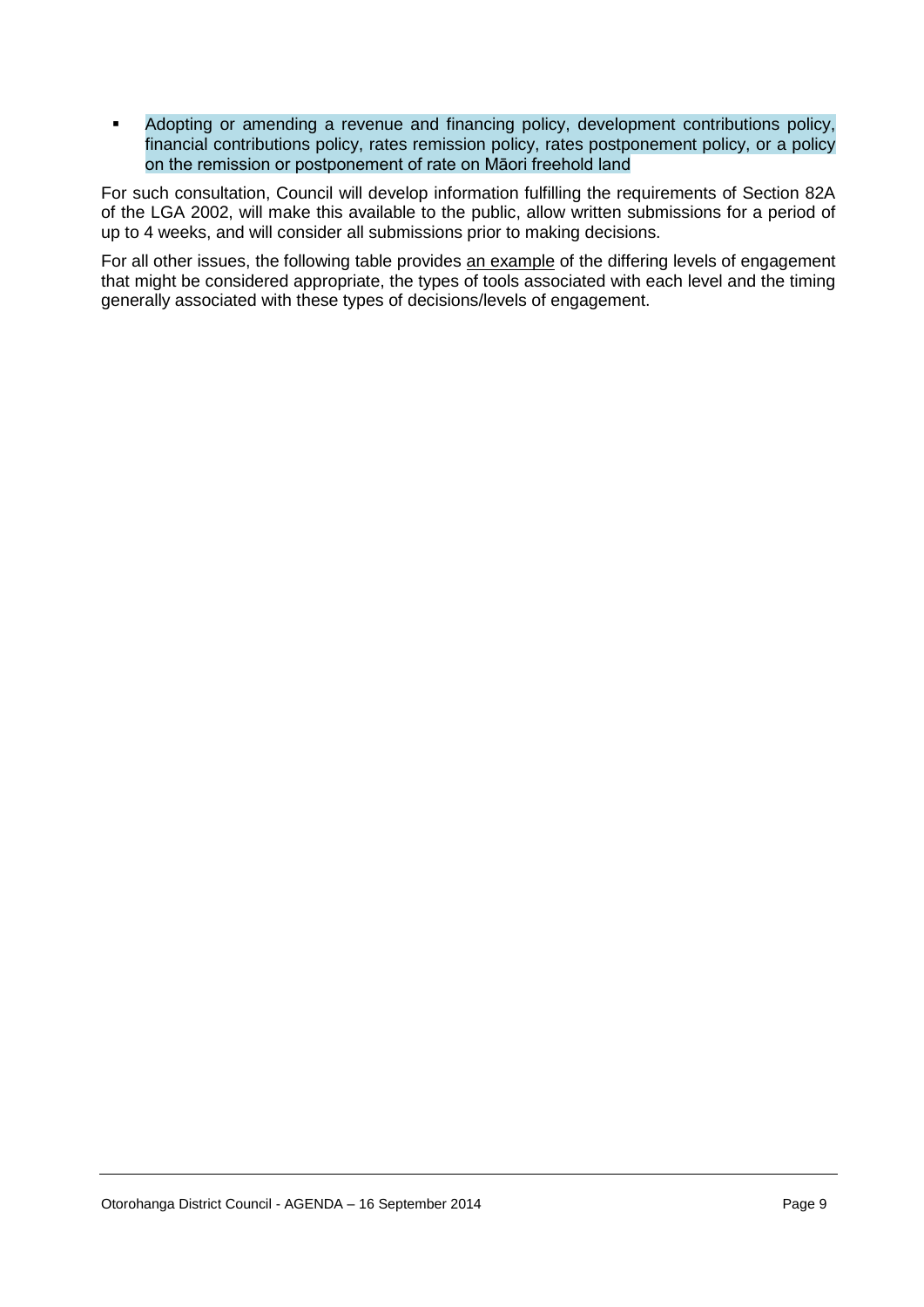| Level                                                 | Inform                                                                                                                                                                | Consult                                                                                                                                                                                | Involve                                                                                                                                                                               | Collaborate                                                                                                                                                                                                   | Empower                                                                                                                                                                                 |
|-------------------------------------------------------|-----------------------------------------------------------------------------------------------------------------------------------------------------------------------|----------------------------------------------------------------------------------------------------------------------------------------------------------------------------------------|---------------------------------------------------------------------------------------------------------------------------------------------------------------------------------------|---------------------------------------------------------------------------------------------------------------------------------------------------------------------------------------------------------------|-----------------------------------------------------------------------------------------------------------------------------------------------------------------------------------------|
| What does it<br>involve                               | One-way communication<br>objective information to<br>about something that is<br>providing balanced and<br>going to happen or has<br>assist understanding<br>happened. | Two-way communications<br>rationale, alternatives and<br>designed to obtain public<br>feedback about ideas on<br>proposals to inform<br>decision making.                               | ensure that concerns and<br>designed to help identify<br>Participatory process<br>issues and views to<br>considered prior to<br>decision-making.<br>understood and<br>aspirations are | develop understanding of<br>work out alternatives and<br>all issues and interests to<br>Working together to<br>identify preferred<br>solutions.                                                               | The final decision making is<br>Mayor and Councillors are<br>elected to make decisions<br>in the hands of the public.<br>Under the LGA 2002, the<br>on behalf of their<br>constituents. |
| Types of issues<br>that we might<br>use this for      | Hamilton Water<br>restrictions                                                                                                                                        | Rates review                                                                                                                                                                           | Hamilton District Plan                                                                                                                                                                | River Plan                                                                                                                                                                                                    | (MMP, STV or first past the<br>Election voting systems<br>post)                                                                                                                         |
| <b>Tools Council</b><br>might use                     | Information flyer<br>Public notices<br>Websites                                                                                                                       | submissions and<br>phone surveys, surveys.<br>hearings, focus groups,<br>Formal                                                                                                        | Citizens Panel<br>Focus groups<br><b>Workshops</b>                                                                                                                                    | External working groups<br>(involving community<br>experts)                                                                                                                                                   | Local body elections<br>Binding referendum                                                                                                                                              |
| community can<br>expect to be<br>When the<br>involved | Council would generally<br>once a decision is made<br>advise the community                                                                                            | would advise the<br>decision is made Council<br>participate and respond.<br>community once a draft<br>provide the community<br>with up to 4 weeks to<br>and would generally<br>Council | time to allow them time<br>Council would generally<br>provide the community<br>with a greater lead in<br>to be involved in the<br>process.                                            | Council would generally<br>the start to scope the<br>involve the community at<br>been<br>after<br>again<br>being<br>when options are<br>information has<br>again<br>and<br>considered.<br>collected<br>issue, | with a greater lead in time<br>to allow them time to be<br>e.g. typically a month or<br>Council would generally<br>involved in the process.<br>provide the community<br>more.           |
|                                                       |                                                                                                                                                                       |                                                                                                                                                                                        |                                                                                                                                                                                       |                                                                                                                                                                                                               |                                                                                                                                                                                         |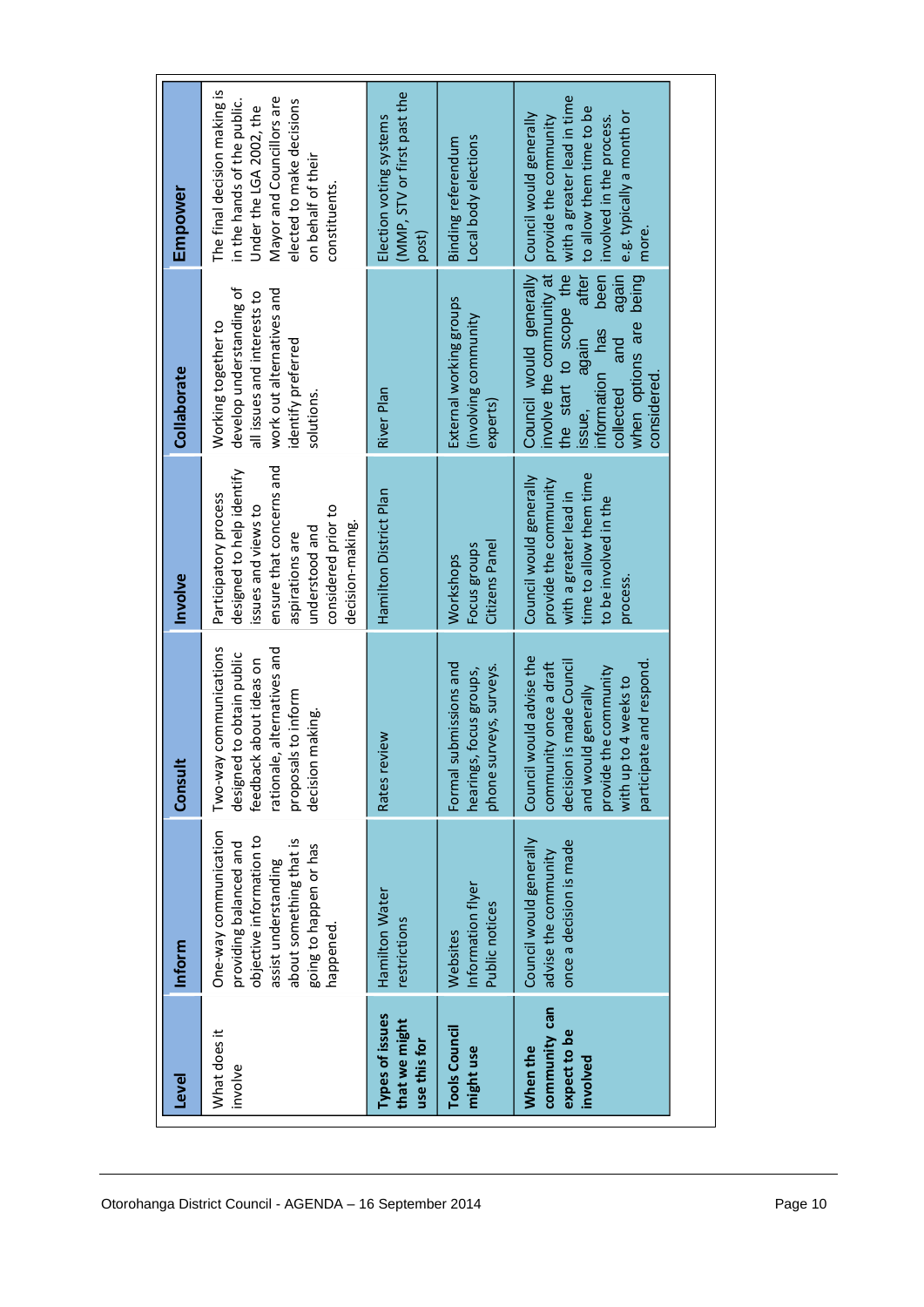#### Engagement tools and techniques

Over the time of decision making, Council may use a variety of engagement techniques on any issue or proposal based on a range of other factors, including history and public awareness of the issue, stakeholder involvement, and timing related to other events and budgets. Council will also take into consideration that the community can feel 'over consulted'. Each situation will be assessed on a case-by-case basis.